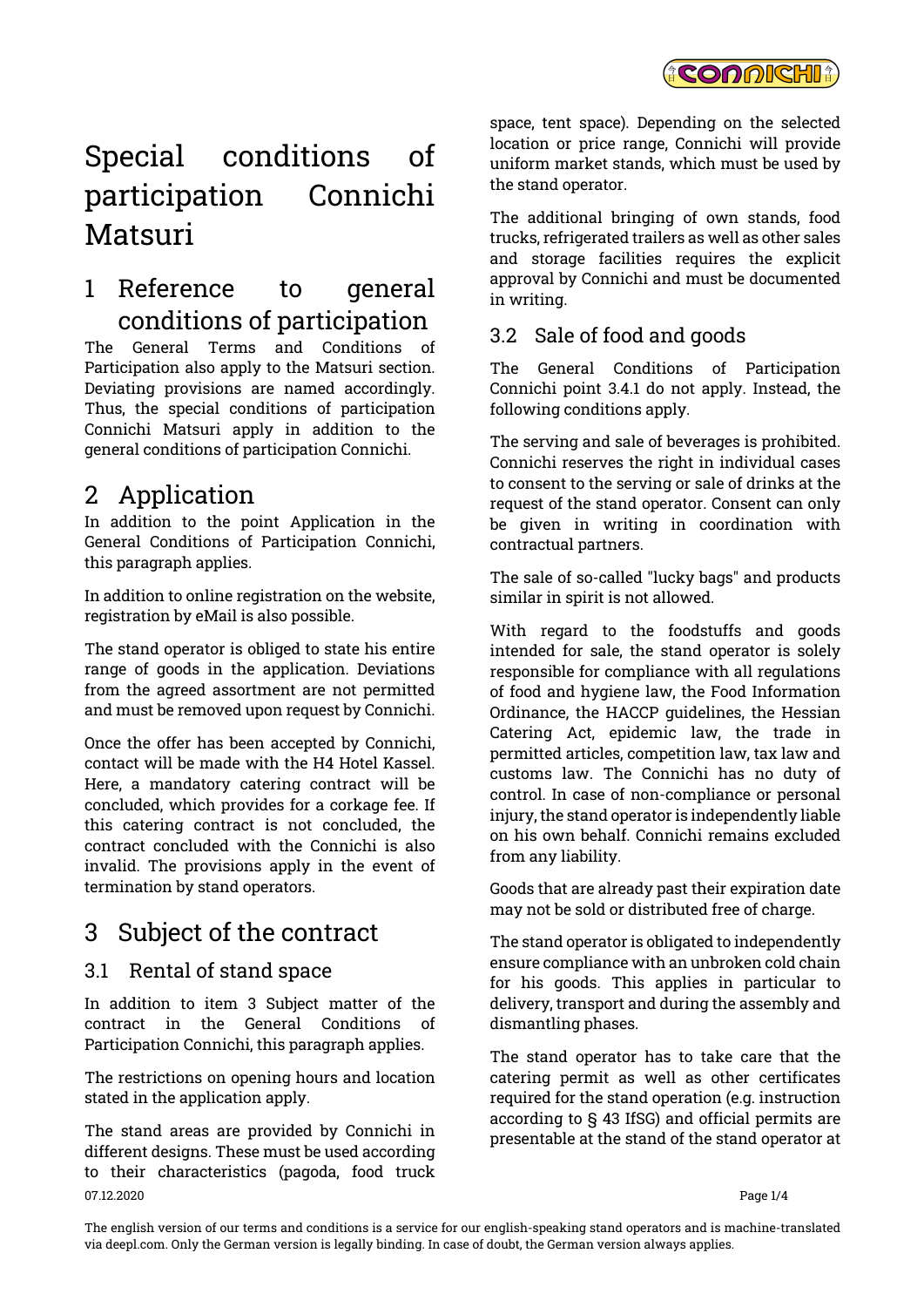

any time on every day of the Matsuri. Any costs incurred are to be paid by the stand operator.

# 4 On site

### 4.1 Stand operation

In addition to item 5.2 Operation of the stand in the General Conditions of Participation Connichi, the following paragraph applies.

The stand operator is obliged to operate the stand with the agreed products during the entire opening hours of the Matsuri and to keep it manned with competent personnel.

A price list valid for all days must be visibly displayed at the booth at all times. Subsequent price changes during the Matsuri are not permitted and entitle Connichi to extraordinary termination.

If a product is sold out, this must be visibly communicated at the stand. No products may be stretched or reduced in quality or quantity. Otherwise the stand operator damages the overall image of the Matsuri. Violations will be punished with a fine of 300,- Euro net per day.

If the stand operator uses disposable tableware, he is obliged to use only plastic-free disposable tableware. The disposable tableware must be produced from regenerative raw materials. Should this point be violated, a contractual penalty of 200,- Euro net will be charged.

The stand operator is obliged to publicly display at his stand a complete list of all allergens and additives of his products that are subject to labeling.

## 4.2 Checking the footprint

In addition to item 5.4.2, the following paragraph applies.

If non-approved or non-registered goods are offered on the stand area, Connichi is entitled to have the stand area cleared at the expense of the stand operator.

### 4.3 Electricity, gas and water supply

#### 4.3.1 Power supply

In addition to the item Power Supply in the General Conditions of Participation Connichi, the following paragraph applies.

The electricity flat rate includes the costs for the provision of electricity connection boxes, the connection to the grid as well as the consumption stated in the application. Should the actual consumption be higher than stated in the application, Connichi is entitled to charge for the additional consumption.

If power failures occur at the Connichi because the stand operator has connected more power consumers than stated in the application, the stand operator will be invoiced for the costs incurred as a result. At least this is 100,- Euro net per power failure.

#### 4.3.2 Gas supply

Item 5.5.2 of the General Conditions of Participation Connichi do not apply. Instead, the following paragraph shall apply.

Only liquefied gas systems and cylinders that comply with the recognized rules of technology (in particular Technical Rules for Compressed Gases TRG 280 and Technical Rules for Liquefied Gases TRF 1996) and the guidelines for the use of liquefied gas may be used.

In individual cases, a test certificate issued by the gas supplier's expert must be submitted as proof of proper condition.

If liquefied gas cylinders are placed within the stand area, one liquefied gas cylinder with a permissible filling weight of up to 33 kg or two liquefied gas cylinders with a permissible filling weight of up to 14 kg each may be placed there.

For larger requirements, gas cylinders shall be placed in ventilated, lockable cylinder cabinets or hoods. The cabinets must be locked at all times.

Liquid gas tanks are not permitted.

Fire accelerants must not be used under any circumstances.

07.12.2020 Page 2/4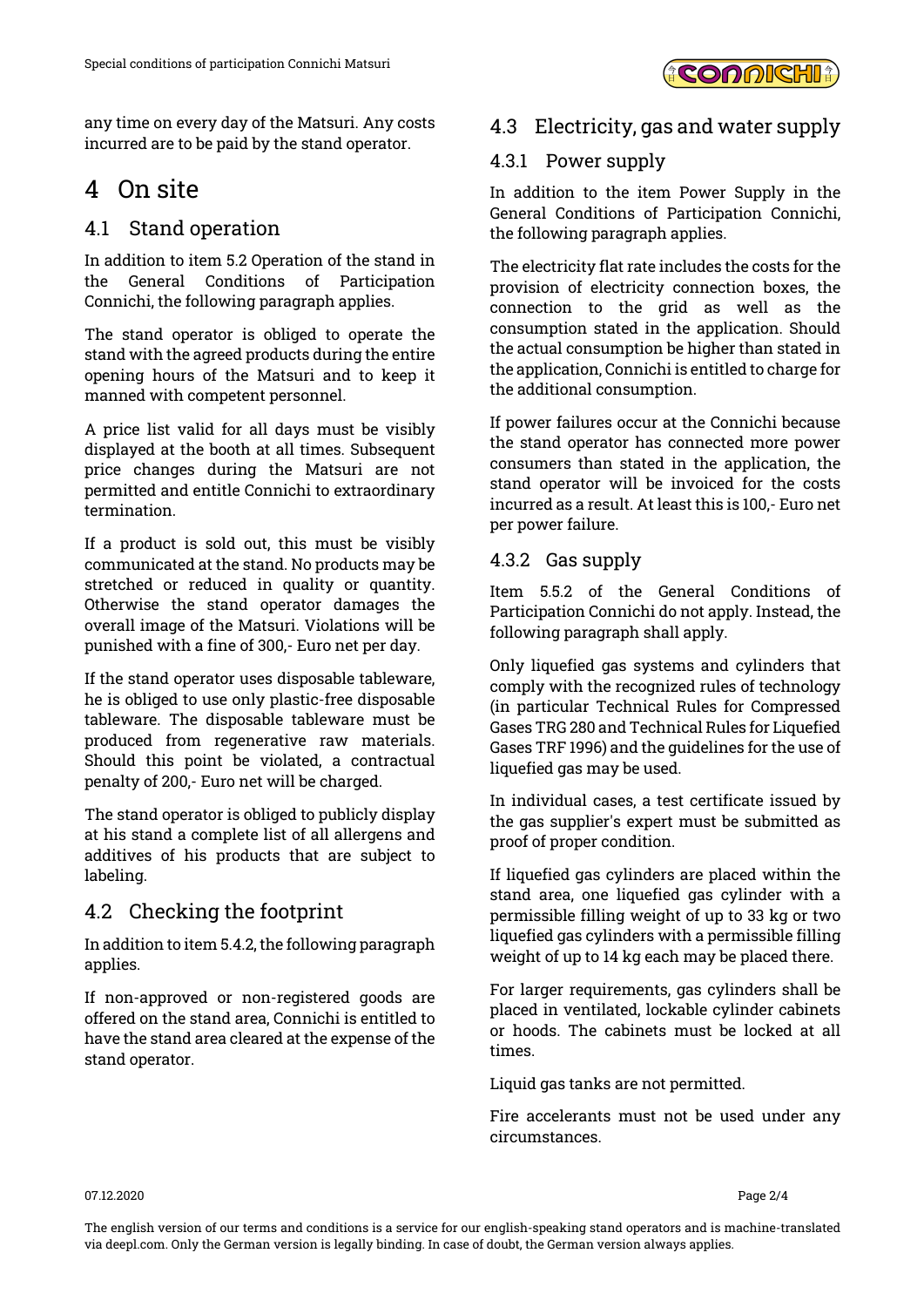Within an area of one meter around the cylinder cabinet or the installed gas cylinders, there must be no duct inlets, ignition sources and flammable objects with the exception of the stand construction.

The number of bottles in the cabinet or on the stand must not exceed the daily requirement.

Connection hoses may be max. 400mm long. Hoses up to a maximum of 1,600mm are also permissible if special protective devices are used (e.g. hose rupture safety devices, armored hoses). Only DVGW approved hoses may be used. The use of hoses with pipe sockets and safety clamps is prohibited.

During opening hours, no change of bottles is allowed in stands with simultaneous use of utilities.

Only gas consumption devices with piezo ignition and ignition fuse may be used.

Gas systems may only be operated by persons who are familiar with the operation of liquid gas systems and have been instructed in the minimum requirements for the use of liquid gas and who can be expected to perform their tasks reliably.

After the end of operation, the main shut-off valves must be closed.

In the event of leaks, the shut-off valves on the cylinders must be closed immediately, all ignition sources eliminated and further ignition possibilities excluded.

After each gas cylinder change, check the screw connection for leaks using a leak detection spray.

Gas-consuming equipment must not be operated unattended.

Gas heaters or gas lanterns with open flames are generally not permitted on the event premises.

#### 4.3.3 Water supply

Item 5.5.3 of the General Conditions of Participation Connichi do not apply. Instead, the following paragraph shall apply.

The water flat rate includes the cost of providing a fresh water and wastewater connection as well as water and wastewater consumption.

The stand operator must connect the lines directly to the transfer point. Connecting the drinking water hoses to each other (from one consumption point to the next) is not permitted.

The further connecting parts such as pipes, hoses and fittings must be laid and secured in such a way that no harmful effects on the drinking water quality can occur due to e.g. temperature increase, stagnating water, backsuction or back-pressure at the drinking water tapping point.

The system must be flushed thoroughly every day before start-up.

The lines used may only be used for drinking water applications. Appropriate labeling of the drinking water lines must be provided.

The materials used (e.g. hoses, pipes, fittings, etc.) must be approved and certified for drinking water or foodstuffs.

#### 4.4 Fire protection

In addition to item 5.6 Fire Protection in the General Conditions of Participation Connichi, the following paragraph applies.

When using open fires or deep fryers, a fire extinguisher of category (A to F) and a fire blanket must be placed in the same way.

#### 4.5 Waste disposal

In addition to item 5.7 Waste Disposal in the General Conditions of Participation Connichi, the following paragraph applies.

In addition, Connichi will set up and empty additional trash cans for visitors at the Matsuri. These garbage cans are not to be used for trash generated in the operation of a booth.

Hazardous waste such as frying fat and cooking oil must be taken back by the stand operator and disposed of separately at his own expense. Connichi does not offer waste disposal for this purpose.